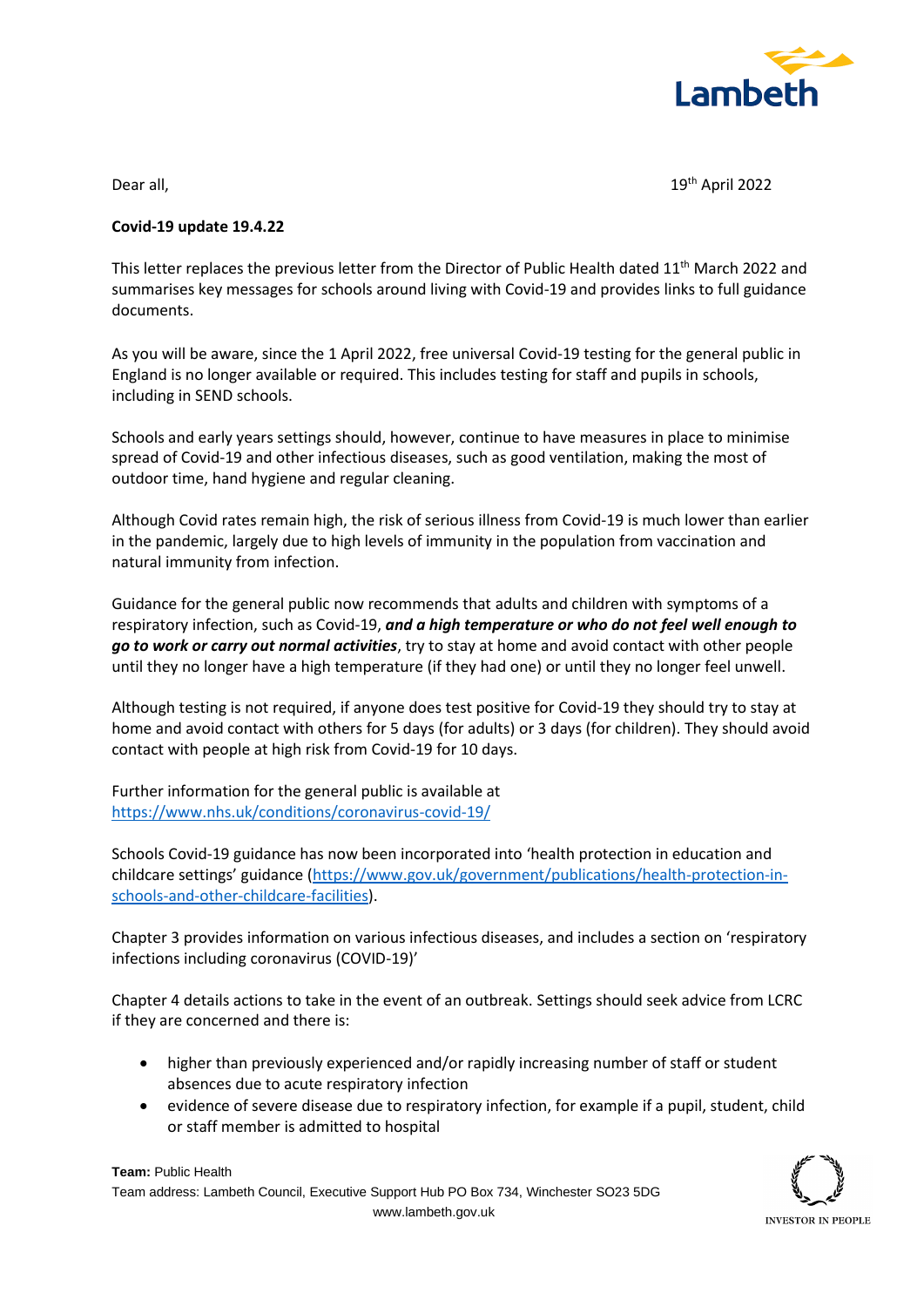In an outbreak, settings should reinforce baseline infection control measures including:

- encouraging all staff and students who are unwell not to attend the setting.
- ensuring all eligible groups are enabled and supported to take up the offer of national immunisation programmes including coronavirus (COVID-19) and flu
- ensuring occupied spaces are well ventilated and let fresh air in
- reinforcing good hygiene practices such as frequent cleaning, see chapter 2
- considering communications to raise awareness among parents and carers of the outbreak or incident and to reinforce key messages, including the use of clear hand and respiratory hygiene measures within the setting such as E-Bug

Settings may also seek advice from LCRC if they have an outbreak and are concerned.

LCRC requests that settings contact them if there is:

- A death within staff/pupil due to respiratory infections, including COVID-19
- An acute respiratory infection outbreak, including COVID-19 in a SEND school with medically vulnerable children i.e. immunocompromised or school carrying out Aerosol Generating Procedures (AGPs)
- A new or ongoing outbreak in SEND school or boarding school, without medically vulnerable children (but where school have seen a rapid increase in case numbers)
- A SEND school with difficulties in applying the outbreak control measures due to residential setting or increasing complexity e.g. hospital admissions

If a pupil or staff member is hospitalised due to respiratory infections, including coronavirus (COVID-19), this does not routinely need to be reported, but if you would like advice, including with regards to communications you may also contact LCRC for support.

## **Sources of support**

LCRC: [lcrc@phe.gov.uk](mailto:lcrc@phe.gov.uk) or 0300 303 0450 DfE helpline: 0800 046 8687 Lambeth public health team: [publichealth@lambeth.gov.uk](mailto:publichealth@lambeth.gov.uk) or 0207 926 2900

A Dept for Education and UK Health Security Agency webinar 'Living with Covid-19 – next steps for Education and childcare settings' describes the key messages for schools, the rationale behind changed guidance, and answers frequently asked questions. This is available here: [Living with Covid -](https://www.youtube.com/watch?v=c7WKDcUd71g) [Next Steps for Education and Childcare Settings Webinar](https://www.youtube.com/watch?v=c7WKDcUd71g)

## **Vaccination for children, young people and staff**

Getting vaccinated against COVID-19 is the single most important step we can take to protect ourselves, our families and the community against Coronavirus. The vaccine is available to anyone over the age 5. For useful information about the vaccine and walk-in sites, please see here: [https://selondonccg.nhs.uk/what-we-do/covid-19/covid-19-vaccine/.](https://selondonccg.nhs.uk/what-we-do/covid-19/covid-19-vaccine/)

Thank you again for all your hard work to keep your settings safe for staff and children, and supporting children to maximise their attendance at school.

Kind regards